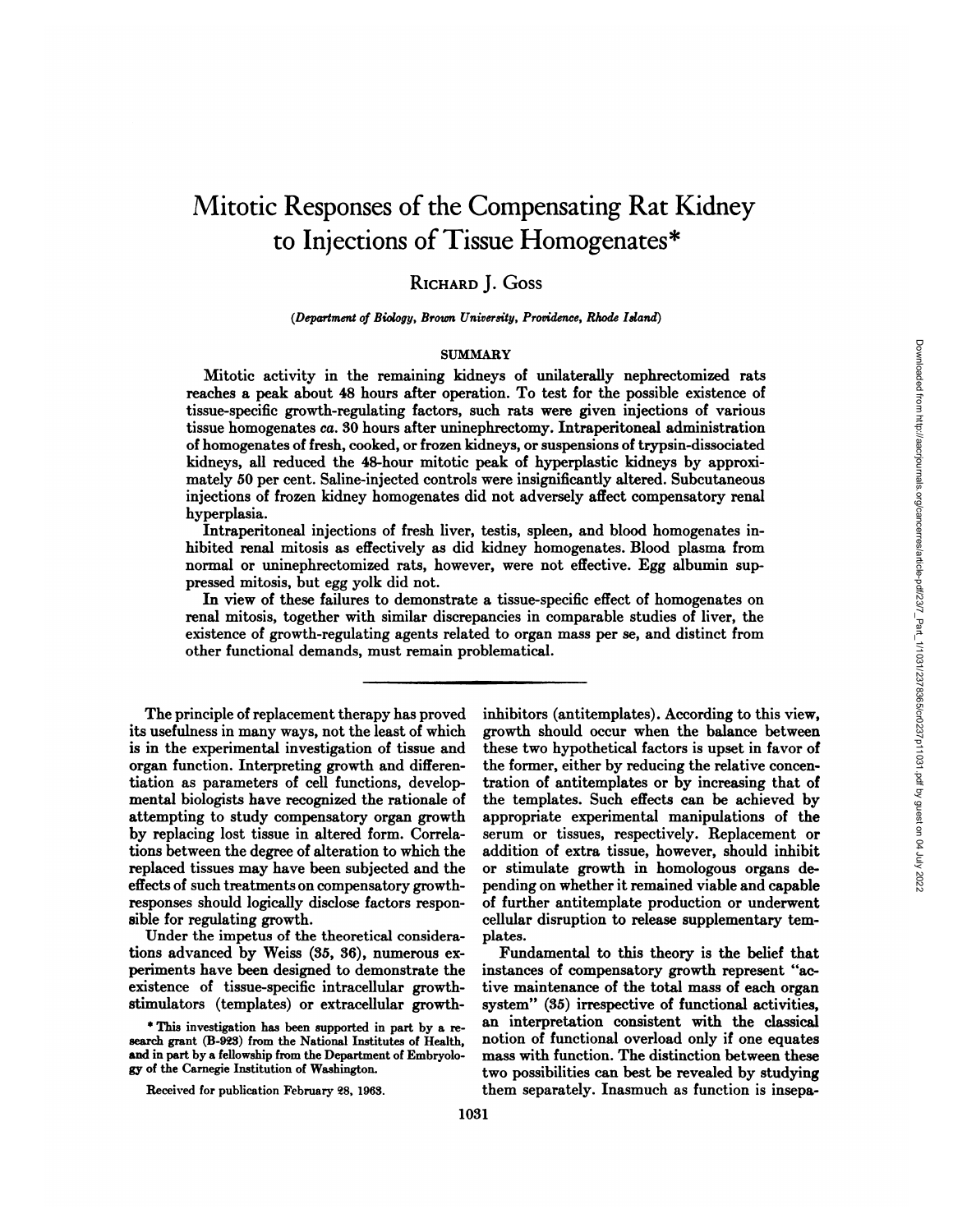rable from mass, the crucial experiment must involve the administration of tissue mass rendered incapable of performing the normal physiological activities characteristic of its kind. This has been variously attempted by observing organ growth under the influence of grafts, suspensions, homogenates, or extracts of homologous tissues. In some instances—e.g., endocrine glands—replacement of tissue mass is usually tantamount to functional compensation, in which case a categorical conclu-

### TABLE 1

EFFECTS OF THE ADMINISTRATION OF VARIOUS MATE-RIALS ON THE MITOTIC RATES OF KIDNEYS IN UNINEPHRECTOMIZED RATS\*

| Material injected                   | Hours<br>until<br>sacrifice | No.<br>kidneys | No. mitoses<br>per 1,000<br>$cells + S.E.$ |
|-------------------------------------|-----------------------------|----------------|--------------------------------------------|
| Intact controls                     |                             | 12             | $0.24 \pm 0.06$                            |
| Not injected                        | 48                          | 24             | $1.48 + 0.21$                              |
| Saline                              | 48                          | 24             | $1.17 + 0.19$                              |
| Fresh kidney                        | 48                          | 12             | $0.70 + 0.26$                              |
| Cooked kidney                       | 48                          | 12             | $0.52 + 0.93$                              |
| Frozen kidney                       | 48                          | 12             | $0.64 \pm 0.18$                            |
| Frozen kidnev                       | 72                          | 12             | $0.58 \pm 0.09$                            |
| Frozen kidney                       | 144                         | 11             | $0.61 \pm 0.08$                            |
| <b>Frozen kidney (subcutaneous)</b> | 48                          | 12             | $1.43 \pm 0.15$                            |
| Trypsin-dissociated kidney          |                             |                |                                            |
| suspension                          | 48                          | 6              | $0.74 + 0.66$                              |
| <b>Hanks BSS</b>                    | 48                          | 6              | $1.81 \pm 0.77$                            |
| Centrifuged kidney supernate        |                             |                |                                            |
| $(0.5 \text{ ml. intravenous})$     | 48                          | 12             | $0.80\pm0.11$                              |
| Saline (0.5 ml., intravenous)       | 48                          | 12             | $1.16 \pm 0.19$                            |
| Fresh liver                         | 48                          | 12             | $0.77 + 0.23$                              |
| Fresh testis                        | 48                          | 12             | $0.62 + 0.13$                              |
| Fresh spleen                        | 48                          | 12             | $0.51 \pm 0.11$                            |
| Fresh blood                         | 48                          | 12             | $0.69 \pm 0.09$                            |
| Fresh plasma                        | 48                          | 12             | $1.33 \pm 0.16$                            |
| Plasma of nephrectomized rat        | 48                          | 12             | $1.31 \pm 0.32$                            |
| Fresh egg albumin                   | 48                          | 12             | $0.80 \pm 0.12$                            |
| Fresh egg yolk                      | 48                          | 12             | $1.20 \pm 0.15$                            |
|                                     |                             |                |                                            |

\* Unless otherwise indicated, experimental animals were given injections intraperitoneally approximately 30 hr. after uninephrectomy (18 hr. before sacrifice) of  $1-\hat{2}$  gm. of tissue homogenized in saline.

sion concerning the roles of mass vs. function in growth control cannot easily be reached. In other organs, whose functional units may be at the cellular or histological levels of organization, it is possible to effect functional disruption of the cells by mechanical means without doing violence to molecules presumed to be important in growth regulation. The liver, which lends itself particularly well to experiments along these lines, has been extensively investigated. The present experiments have been undertaken to study comparable phenomena in the rat kidney, which likewise possesses numerous functional units (nephrons) vulnerable to mechanical destruction.

### MATERIALS AND METHODS

Groups of twelve male Sprague-Dawley rats weighing between 100 and 150 gm. were subjected to left nephrectomy between 9 and 11 A.M., were administered various test materials between 3 and 5 P.M. the following day, and sacrificed 48 hours after the original operation (18 hours after injection). Operations and sacrifice were carried out under nembutal anesthesia. Kidneys recovered at sacrifice were fixed in Bouin's, sectioned serially  $(7\mu)$  through the midtransverse region, stained with hematoxylin, and inspected for mitoses in 50 randomly selected cortical fields  $(450\times)$  throughout ten cross-sections per kidney. In each organ approximately 21,400 cells were scanned, and the proliferative activity was expressed as numbers of mitoses per 1.000 cells.

Preliminary studies were undertaken to determine the mitotic activity in kidneys of intact rats and in those of rats 48 hours after uninephrectomy when the maximum degree of hyperplasia occurs (10). The basic experiment involved injecting uninephrectomized rats intraperitoneally with 1-2 gm. of tissue homogenized in a glass tissue grinder in enough 0.9 per cent NaCl to make up a volume of ca. 2 ml. Variations of this experiment included administration of similar doses of homogenates of fresh, frozen, or cooked (100°C. for 3 hr.) kidney injected intraperitoneally or subcutaneously, and sacrifice of recipient rats 48, 72, and 144 hours after uninephrectomy. Other rats each received intraperitoneal injections of viable cells dissociated from single kidneys in 0.25 per cent trypsin and suspended in Hanks BSS. Still another series was given intravenous injections of the supernates of frozen rat kidney ultracentrifuged at  $80,000 \times g$ for 2 hr. The specificity of the effect was determined by similar intraperitoneal injections into uninephrectomized rats of homogenates of other tissues (liver, testis, spleen, blood) as well as of fresh egg albumin and volk. Controls received equivalent amounts of saline solution. The various experiments are itemized in Table 1.

### **RESULTS**

Confirming previous studies (10), the mitotic activity in the remaining kidney 48 hours after uninephrectomy was approximately 6 times as great as in unoperated controls. Injection of 2 ml. saline intraperitoneally, about 18 hours prior to sacrifice at 48 hours, did not significantly alter the number of mitotic figures in the residual kidney. This series of rats served as controls for the following experiments involving intraperitoneal injections of various materials. Although in many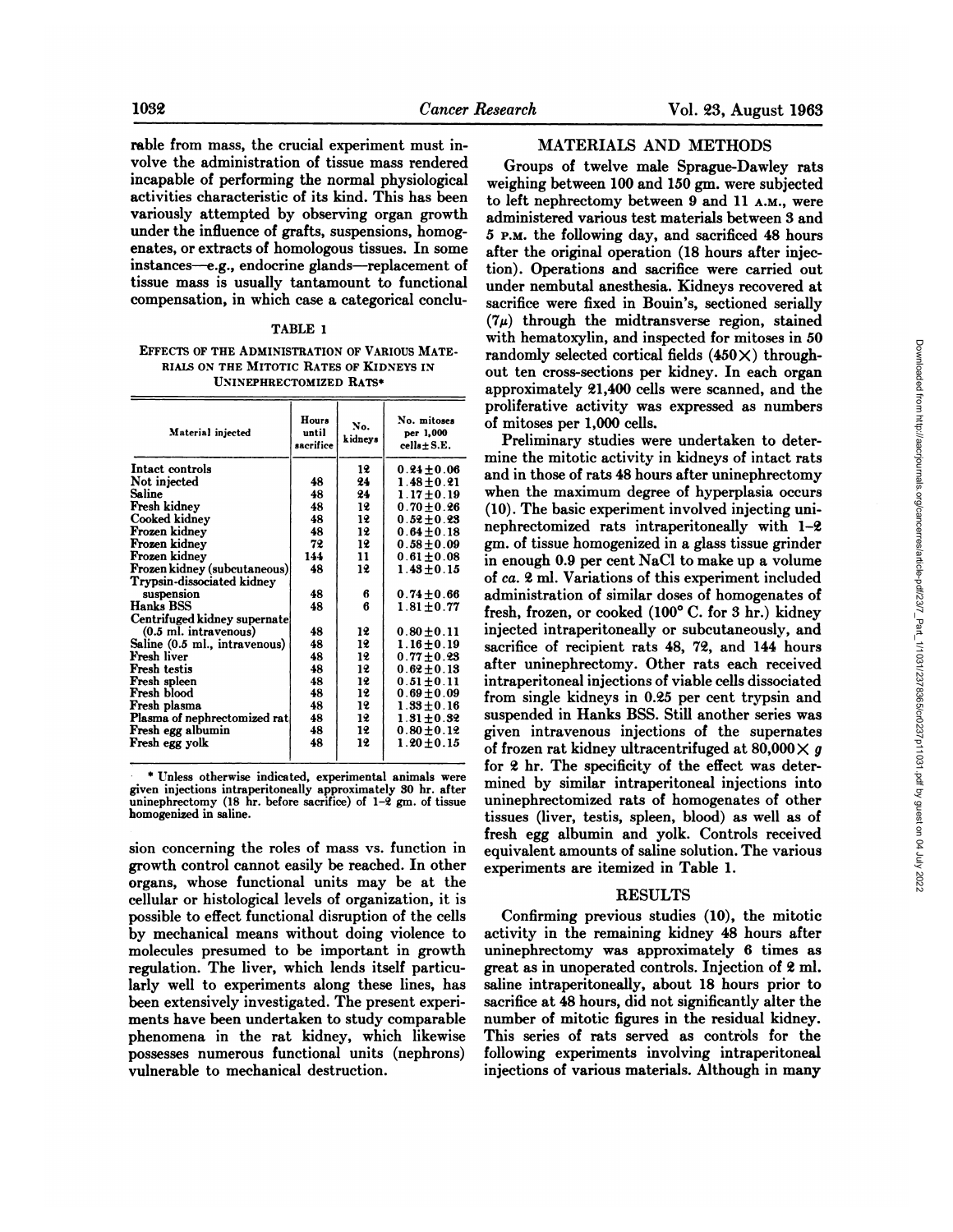instances there occurred a substantial reduction in mitotic activity, the differences were seldom statistically significant  $(P < 0.1 - 0.2)$  owing to the considerable individual variations characteristical ly encountered in mitotic counts. Thus, intraperitoneal injection of fresh kidney homogenized in saline decreased mitotic activity in the remaining kidney ca. 40 per cent, an amount not significantly different  $(P < 0.2)$  from the counts in salineinjected control rats. This general effect was not appreciably different when the kidney was pre viously cooked  $(P < 0.05)$  or frozen  $(P < 0.1)$ . The depression of mitotic activity by the latter preparations was apparently not attributable to a delay in response, since after 72 and 144 hours the proliferative activity was not altered from that noted at 48 hours. In view of the relatively brief but high rise in mitotic activity previously re ported in kidneys undergoing normal compensa tory hyperplasia (10, 38), it is possible that the chief effect of kidney homogenate injections is to reduce the amplitude but extend the duration of the compensatory response. No such effect was obtained, however, when similar homogenates of frozen kidney were injected subcutaneously in stead of intraperitoneally. Under these conditions, a slight, but not significant, increase in the 48-hour mitotic response occurred, indicating that the rate at which the components of the homogenate are absorbed is probably an important factor in deter mining the host reaction. Intravenous injections of organ's growth responses will be reviewed to the such concentrated kidney homogenates have lethal effects; however, ultracentrifugation at 80,000  $\times$  g for 2 hr. yielded a relatively clear supernate which, when injected intravenously in quantities of 0.5 ml., caused a decrease  $(P < 0.2)$  in mitosis in compensating kidneys almost as great as that following the intraperitoneal injection of homoge nates. Intravenous injections of saline (0.5 ml.) did not differ from intraperitoneal injections.

To determine whether the factors responsible for reducing the number of compensatory renal mitoses are tissue-specific, homogenates of other tissues were tested according to the same criteria described above. In all cases (liver, testis, spleen, blood) the effects were comparable to those previously obtained with kidney homogenates  $(P < 0.02-0.2)$ . It is evident, therefore, that this is not a tissue-specific effect. Administration of blood plasma, however, was without influence, in dicating that the cellular content, or some deriva tive thereof, is responsible for the inhibitory effect on renal mitosis. Similar injections of blood plasma from rats that had been uninephrectomized for 48 hr. were likewise ineffectual. On the theory that

the amount of protein present in the injected material might be the causative factor, 2 ml. of egg albumin was injected intraperitoneally into uninephrectomized rats and was found to be capable of depressing compensatory hyperplasia  $(P < 0.2)$ . In contrast, egg yolk was ineffective.

Although the above results are reasonably con sistent among themselves, they serve to illustrate the difficulties of demonstrating tissue-specific growth-regulating factors. Clearly, the observed effects reflect a nonspecific inhibitory influence on compensatory renal mitosis which appears attribut able to the protein content of the various mate rials injected. Such results, therefore, argue against the existence of tissue-specific growth-regulating molecules in kidney homogenates.

### DISCUSSION

The general subject of compensatory hyper trophy and organ growth regulation has been recently reviewed by such authors as Abercrombie (1), Bullough (6), Paschkis (17), Rose (19), Swann (25), and Wright (40). It is pertinent to consider here the data which have accumulated from numerous experiments designed to investigate the effects of tissue injections on organ growth, for in a sense one might expect results comparable to those reported above with reference to the kidney. In view of the extensive literature on this subject as it relates to the liver, our knowledge of this exclusion of other organs, such as the spleen (16) and orbital glands (26), that have not as yet been investigated in such detail. Notwithstanding the inevitable technical differences inherent in com parisons between the results of different investi gators, it is not possible to detect consistent effects of injections of normal, adult liver preparations on mitosis in the intact livers of rats and mice. In experiments of this kind, some investigators have reported no effects on liver mitosis (4, 13, 23), others have found increases (18, 21, 28) or de creases (20) in proliferative activity, and some have noted decreases followed by increases (39). Blomqvist (4) detected no effect of adult liver homogenates on normal liver mitosis but noted increased proliferation following injections of new born liver or regenerating adult liver. Christensen and Jacobsen (7), however, failed to induce liver mitosis by the intraperitoneal administration of minced adult regenerating liver. Wilson and Leduc (39) found decreased mitosis in mouse livers up to 3 days followed by an increase on the 5th day, irrespective of whether the injected homogenates were prepared from guinea pig liver, mouse kidney,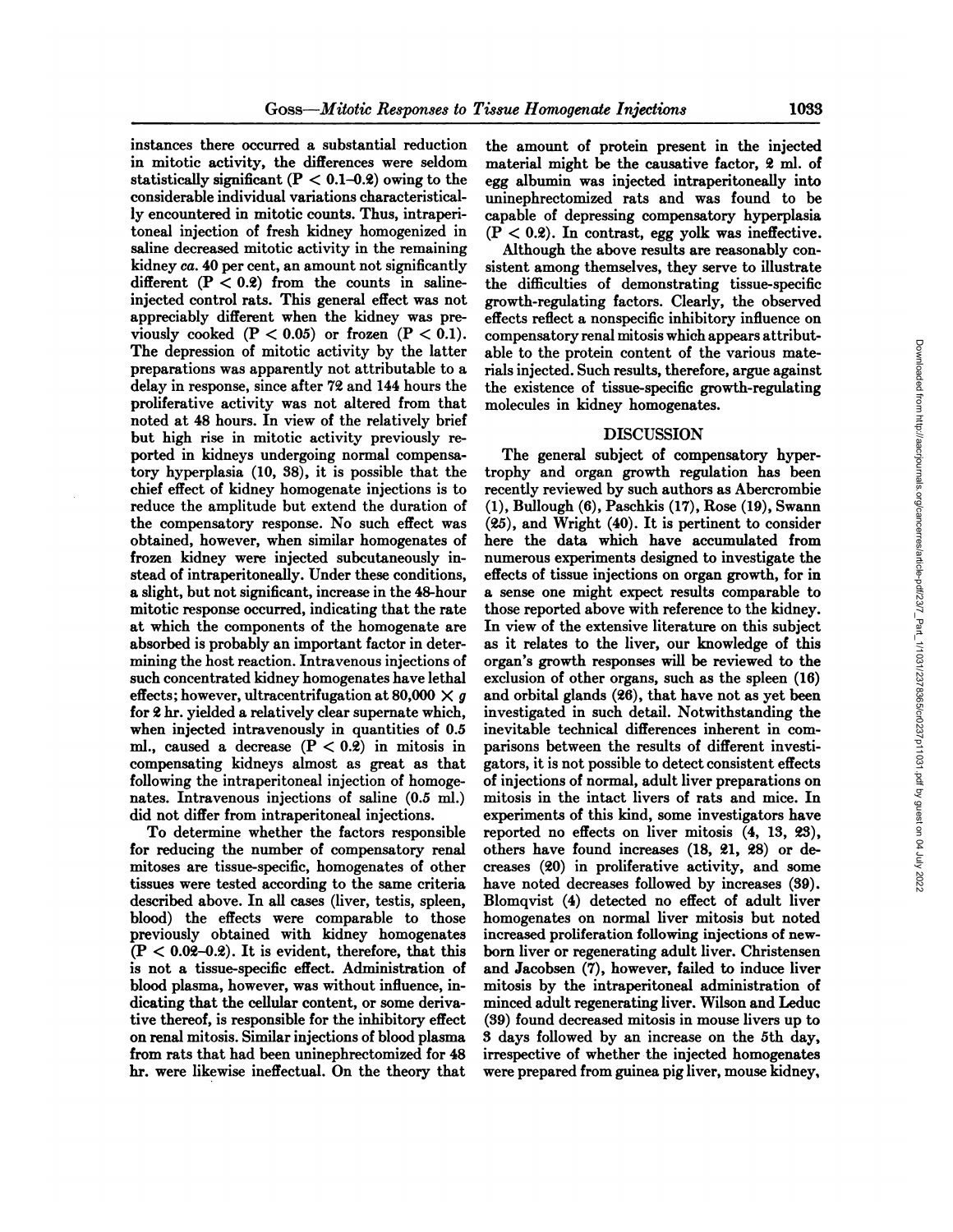boiled egg yolk, or normal, boiled, or autolyzed mouse livers. Other investigators have reported no influence. changes in liver mitosis following injections of kidney (13, 20), parotid gland (23), thymus (29), or embryo homogenates (13). Although Teir and Ravanti (28) found slight increases in mitotic rates of rat livers after intraperitoneal injections of orbital gland homogenates, Teir et al. (27) noted no influences of such injections on hepatic ribonucleic acid or deoxyribonucleic acid. Grafts of tumors (3), including hepatomas (30), are also known to increase liver mitotic activity, and Malmgren (13) has reported significant rises in hepatic mitotic rates in mice bearing grafts of mammary carcinomas or receiving injections of breis or saline extracts of such tissues.

Equal confusion has characterized attempts to study influences of hepatic preparations on mitosis in regenerating livers. The intraperitoneal admin istration of minced normal adult liver caused no change in the normal hyperplasia of regenerating livers, according to Christensen and Jacobsen (7). Increased mitotic activity, however, has been noted in regenerating livers following intravenous injections of liver chromatin extracts (14) or intra peritoneal administration of liver homogenates (12, 15). Saetren (20) and Stich and Florian (24) detected decreased proliferation in regenerating livers after injections of normal liver homogenates. The same authors (20, 24), however, found no ef fect of kidney or brain homogenates on regenerat ing liver mitosis, nor did homogenates of regener ating livers exert an influence on hepatic hyper plasia (24). Grafts of hepatomas were likewise without effect on proliferative activity in regen erating livers (30).

Though the kidney has not been a popular ob ject of investigation along these lines, the experi mental results are almost as inconsistent as those in the liver. Following intraperitoneal injections of normal adult kidney preparations, mitotic activity in recipient kidneys has been found to increase (5, 21) or decrease (20). Injections of liver either di minish renal mitosis (23) or have no effect (20, 21), whereas proliferation in kidneys is unchanged (21) Comparable experiments on 6-week-old mice, or reduced (23) by administration of pancreatic or parotid extracts, respectively.

When injected into rats undergoing compensa tory renal hyperplasia, homogenates of kidney were found to stimulate proliferation after 2 weeks (5), but at 48 hours an inhibition of mitotic activ ity in compensating kidneys occurs (20, 22). The latter results are consistent with those reported in the present investigation. Following administra tion of liver homogenates, however, Saetren (20) reported no effect on compensating renal hyper

plasia, although Steuart (22) found an inhibitory

Saetren's (20) results are in agreement with those herein reported in one respect—namely, the inhibitory effect of intraperitoneal kidney homog enates on the 48-hour mitotic peak characteristic of compensatory renal hyperplasia. It has not been possible, however, to confirm most of his other results, including the efficacy of subcutaneous injections of kidney homogenates, the heat-labile quality of his inhibitory principle, nor the restric tion of this effect to the kidney as opposed to the liver. It is conceivable that we have been studying separate factors—one tissue-specific and heatsuch a discrepancy might have arisen is not known.

liver. It is conceivable that we have been studying<br>iver. It is conceivable that we have been studying<br>assemate factors—one tissue-specific and heat-stable; how<br>such a discrepancy might have arisen is not known.<br>Judging f Judging from the foregoing data, it is not pos sible to demonstrate unequivocally the existence of tissue-specific growth-promoting factors by ad ministration of homogenates or extracts of liver or kidney. Until the futility of such an experimental approach has been overcome, perhaps by refining the procedures by which tissue preparations are made or by studies of dose-response relationships, the presence of growth-stimulants that are distinct from the functional activities of adult organs must remain only a theoretical possibility. Perhaps it is significant, however, that in the embryo, whose organs are not functionally mature, the application of grafts and extracts of tissues appears to have more consistent effects on homologous host organs than in adult organisms. Grafts or extracts of liver, for example, stimulate hepatic growth in young chick embryos (2, 8, 32, 33, 37), an effect which seems to diminish with increasing age of the host (32). According to Andres (2), similar effects are caused by suspensions of mesonephros. Mitotic activity in the embryonic mesonephros is also stimulated by injection of mesonephric suspen sions, but not by liver suspensions (2). The pos sible specificity of such reactions may find its explanation in the preferential uptake of S<sup>35</sup> by kidney (9) and liver (34) from labeled adult homologous organs administered to chick embryos. however, did not result in the selective uptake of label by the same homologous organs (11).

Thus, the evidence in favor of the existence of tissue-specific growth-stimulators is more con vincing in embryonic systems than in postnatal ones. It is possible, therefore, that growth regula tion in embryonic organs, whose only function is to grow, is mediated by factors sensitive to relative tissue mass. Once such organs are functionally competent their size may be influenced primarily by physiological demands.